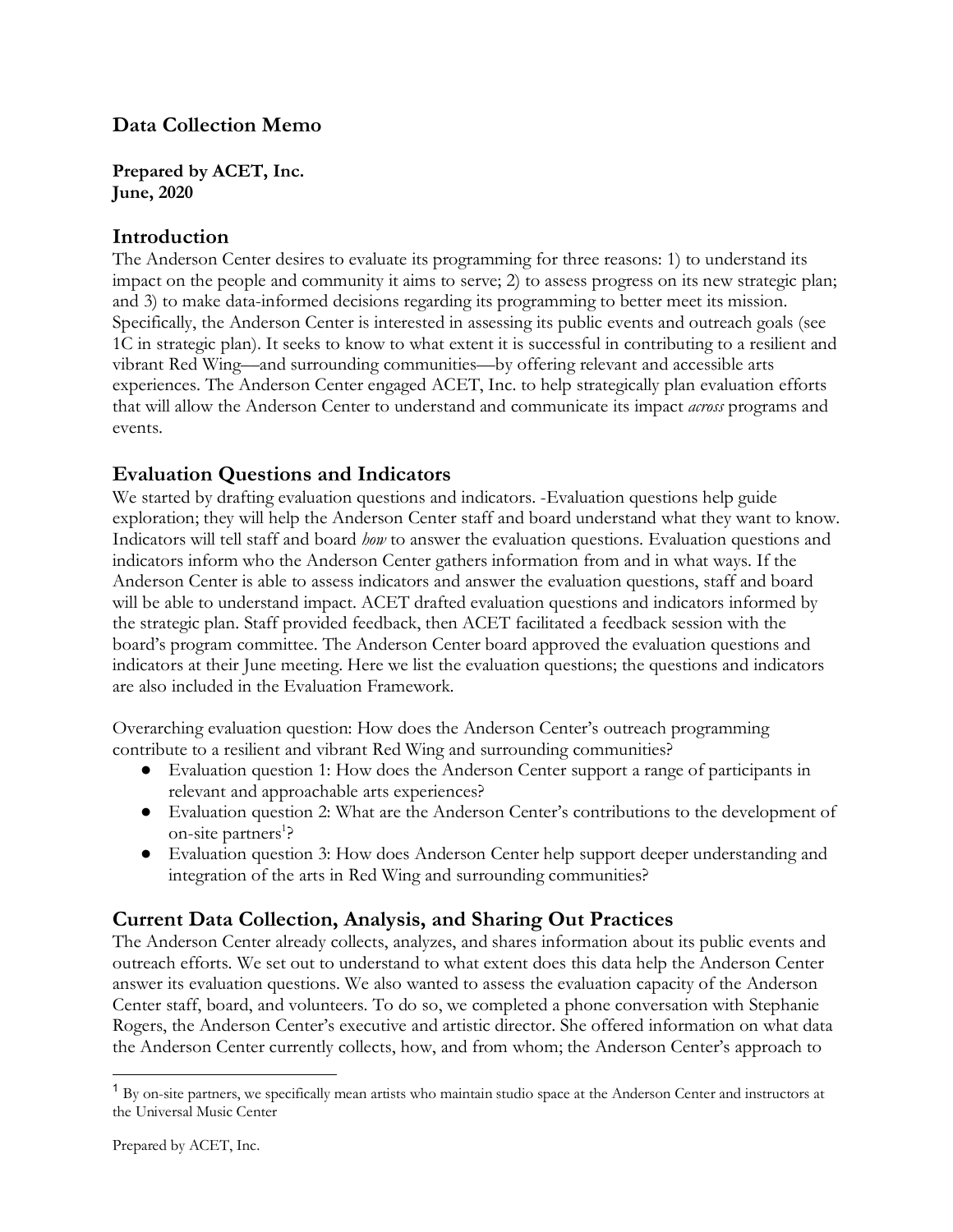analyze the data; and how the Anderson Center shares analysis and with whom. ACET then reviewed the Anderson Center's existing data collection tools and examples of analysis and reporting efforts. We include key findings about current data collection, analysis, and sharing below.

#### *Data collection*

- The Anderson Center collects the majority of information about its outreach efforts using surveys; staff survey program/event participants and studio artists. Staff also collect data through ticket sales (zip codes), using a clicker (attendance counts), and by taking notes during the Question and Answer sessions of events. Although not necessarily outreachrelated, the Anderson Center has recently started tracking the number of volunteers and the amount of hours that they volunteer; staff track this information in a spreadsheet.
- Through the surveys, the Anderson Center collects mostly descriptive quantitative data (e.g., demographic data, number of arts event attended, satisfaction about offerings) and some qualitative data (e.g., three words to describe program/events)
- The Anderson Center does not practice consistent data collection across programs or events. For example, staff do not administer event surveys at all events, nor take notes during all Question and Answer sessions.
- For its surveys, the Anderson Center offers incentives (e.g., opportunity to win free books) or mandates participation (e.g., the recent studio artists' survey was tied to lease renewal); although the Anderson Center required studio artists to complete the survey, not all did
- With its current data collection, the Anderson Center is able to assess a few indicators but not as robustly as desired. For example, respondents to the event survey provide their ethnicity, zip code, and age. However, because the Anderson Center doesn't administer the event survey consistently, the existing demographic data collected through surveys isn't reflective of participants across all programs/events. As another example, studio artists provide some information to assess indicators for Evaluation Question 2; by tweaking survey questions and answer options the Anderson Center could more fully understand how it contributes to the development of studio artists. Anderson Center does not currently collect data to answer evaluation question 3.

## *Data analysis:*

- Stephanie Rogers completes the majority of analysis
- The Anderson Center does not currently analyze all the data it collects. For example, staff do not analyze zip code data from ticket sales, and staff do not have a systemic practice of analyzing Question and Answer conversations.
- The Anderson Center does the most analysis with data collected via event surveys. Staff enter information from paper surveys into an Excel spreadsheet and analyze demographic data using Excel functions. Staff use attendance numbers from the clicker to understand the percentage of participants who completed surveys.
- The Anderson Center hired a local English teacher to analyze qualitative data from the 2019 Children's' Book Festival surveys. She completed a word cloud and a short summary with themes that she identified.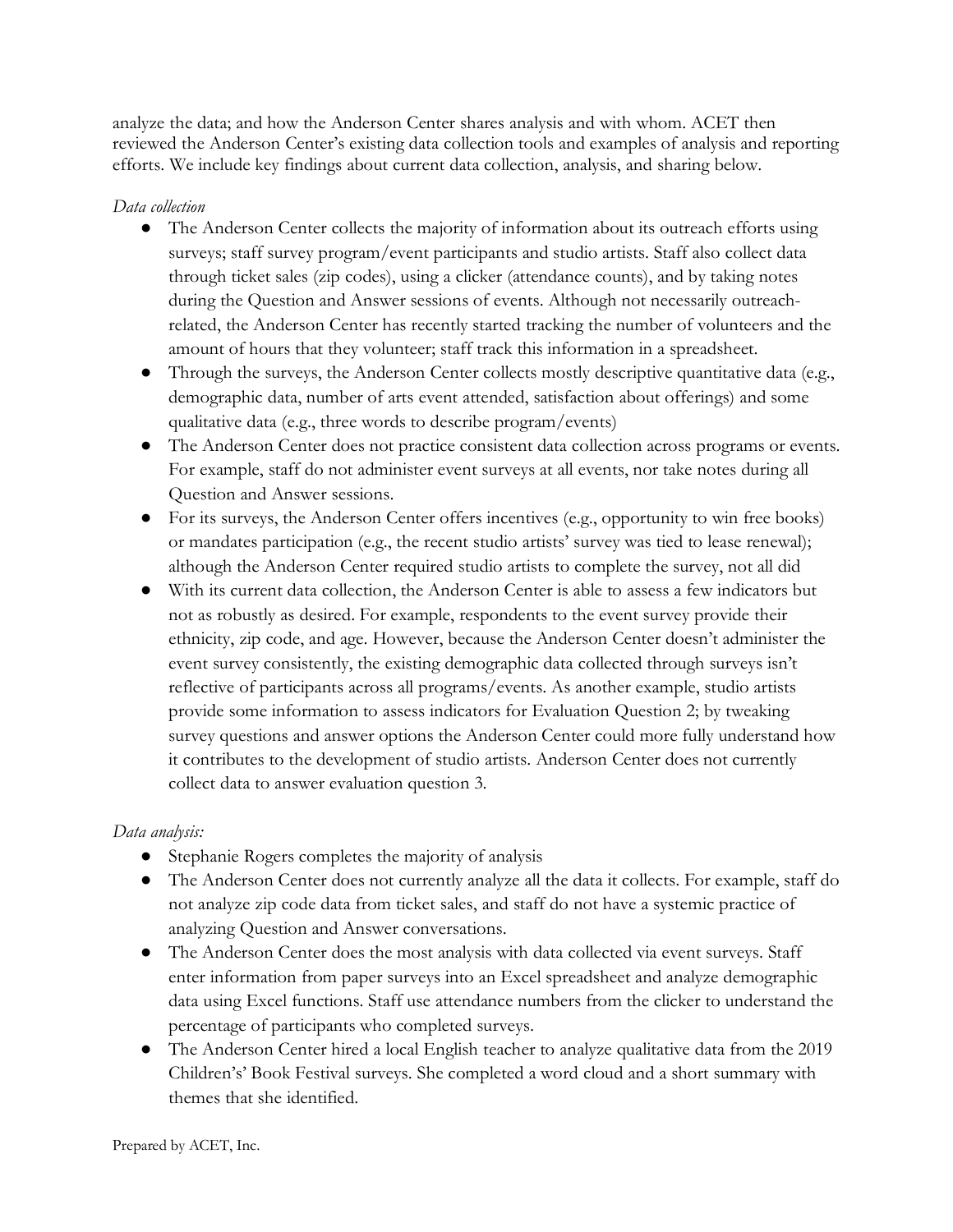#### *Sharing data*

- The Anderson Center shares analysis with select funders. For example, when the Minnesota State Arts Board funds an event/program, staff share written analysis of event survey data.
- The Anderson Center has also shared survey analysis with local funders to communicate positive themes in the hope of getting future support
- In its annual report, the Anderson Center provides narrative descriptions of highlights from the year; the annual reports have not included analysis from data collection tools. The main audience for the annual report is funders.
- The Anderson Center doesn't have a practice of sharing analysis with the board or with staff

## **Opportunities for Improvement**

The Anderson Center is in a promising position to build from its current data collection, analysis, and reporting practices. Given staff's capacity, we provide preliminary ideas for how to effectively and effectively gather data that helps answer evaluation questions, as well as analyze and share the data.

#### *Collect data*

- **Aim to collect data at all outreach programs/events.** This will allow the Anderson Center to understand participants' experiences at individual events/programs and to analyze data *across* event/program offerings. The Anderson Center can use its existing event survey for this data collection.
- **Tweak event survey questions and answer options to better align with indicators.** Anderson Center could edit and add quantitative questions to align with all the indicators in Evaluation Question 2.
- **Consider implementing more creative data collection methods during programs/events.** One creative question that the Anderson Center has found helpful on the event survey is "What three words would you use to describe your experience tonight?" Staff could devise other creative ways to assess specific indicators. For example, if an event occurs within the Anderson Center, staff could cover a portion of the lobby wall with paper and write a prompt that aligns with one of more indicators; participants could write responses on large post-it notes and place them on the paper. Prompts could include, "What did you learn tonight?," "Tell us about a conversation you had tonight," and "What role do you think art plays in society?" Staff would then document answers through photos and/or inputting them into a spreadsheet to analyze.
- **Consider collecting small amounts of data more regularly from on-site partners.** For more formal programming, such as professional development offerings, the Anderson Center could consider drafting a short pre/post survey to understand if artists gain knowledge related to marketing, grants available to artists, and business planning and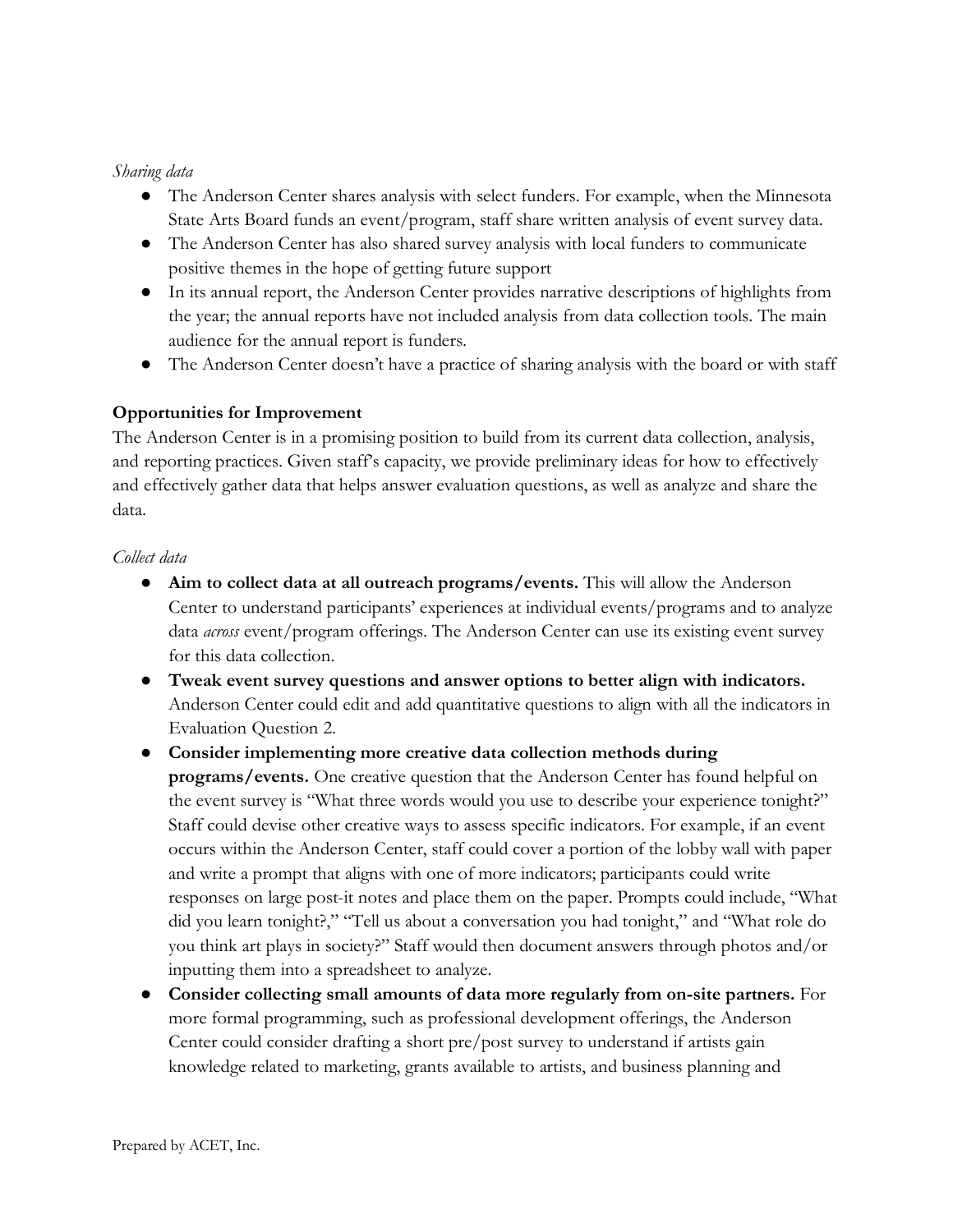practices. For more informal events, such as happy hours, the Anderson Center could encourage creative ways to provide data.

- **Track programming offered to on-site partners.** Data could include a description of an event (e.g., happy hour, business planning training), the date it happened, and how many people attended. The Anderson Center could track this information in a spreadsheet. Although this won't answer the Evaluation Question 2 fully, it will be a start to document the support Anderson Center provides.
- **Track additional information in volunteer spreadsheet:** To assess the indicator, "Participants get involved with the Anderson Center by volunteering or becoming members," the Anderson Center could add a column to the spreadsheet that documents the first time a new volunteer attended an Anderson Center event. Additionally, as the Anderson Center tracks members, it could also ask the question of a new member's first experience at the Anderson Center or a most memorable experience. The goal of collecting this information is to understand what portion of participants become members and/or volunteers.
- **Consider instituting formal protocol for collecting and storing data.** The protocol could include when to collect data and how (e.g., put blank surveys on all chairs for all events/programs where people sit to experience the event/program) and when to transfer data into an electronic document (e.g., input event survey data into a spreadsheet within two weeks of the event). The protocol can also include who is responsible for collecting and inputting data. The Anderson Center could create a spreadsheet template that allows staff to input event survey data.
- **Create a tool to collect and help analyze qualitative information.** The Anderson Center staff have documented Question and Answer conversations at events. To ensure more uniform data collection and help with analysis, the Anderson Center could create a tool that helps notetakers document and make sense of conversation content. Data collected through this tool could help assess the indicator: "Participants learn something new or engage in meaningful conversations." The tool could collect both narrative data and track the number of people who engage by asking questions.
- **Keep a journal of one-on-one meetings with local community leaders.** Stephanie is currently meeting with Red Wing community leaders (e.g., business owners, executive directors of nonprofit organizations) to share ideas of how to navigate COVID19 disruptions. These conversations could illuminate how community leaders understand the value of art and culture and how community leaders integrate artists, art, and creativity into community dialogue and problem solving (see Evaluation Question 3 indicators, as well as possibly the indicator "Anderson Center collaborates with other organizations in the region" under Evaluation Question 1). The Anderson Center also might want to specifically meet regularly with city staff who lead the way in implementing the Red Wing 2040 Community Plan. The plan dedicates one chapter to arts and culture; in conversations with city staff, the Anderson Center can explore ways to help achieve goals, strategies, and actions outlined in this chapter. Keeping notes from these meetings could help answer Evaluation Question 3: